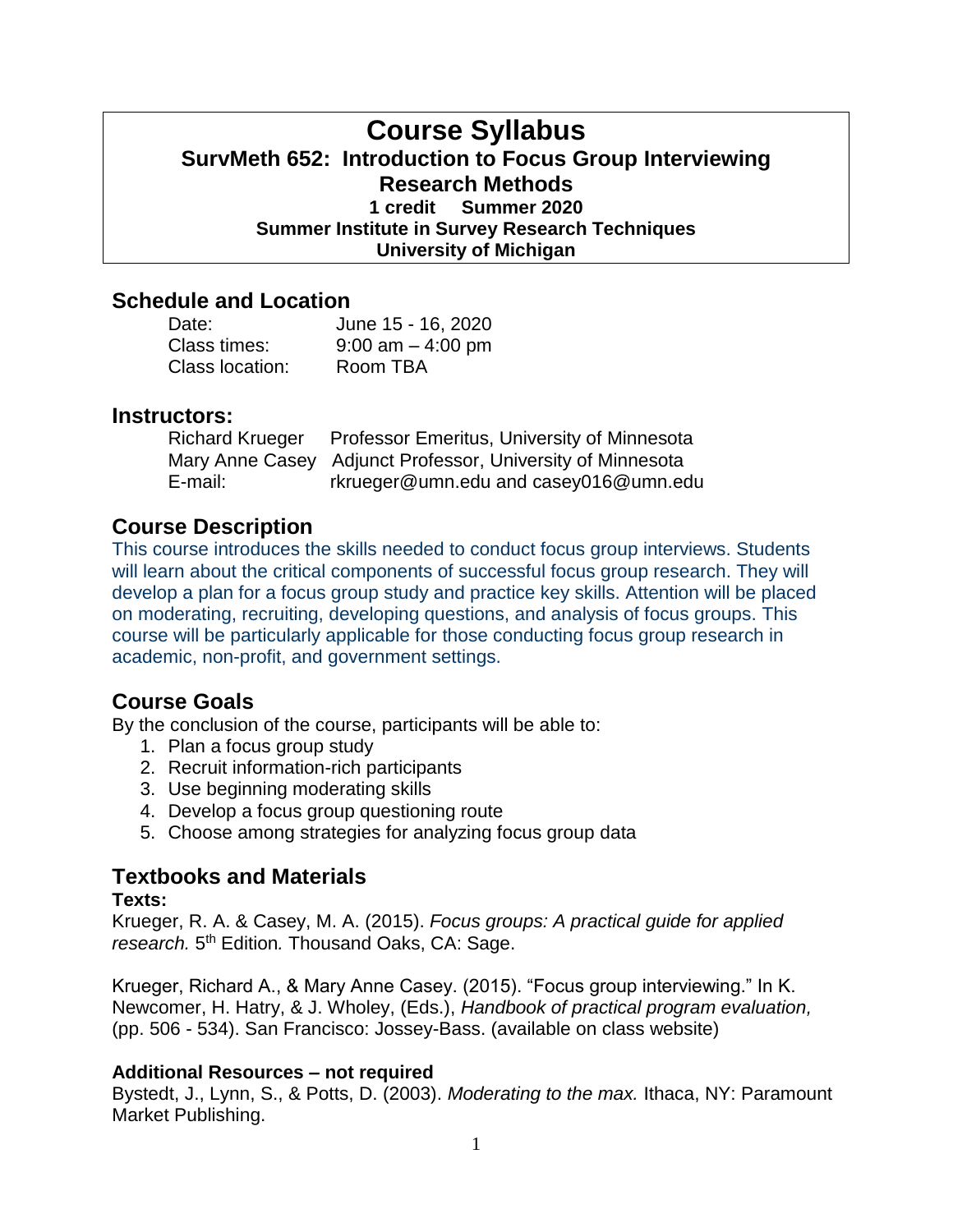Guest, G., Bunce, A., and Johnson, L. (2006). How many interviews are enough?: An experiment with data saturation and variability. *Field Methods,* 2006, 18;59.

Grob, G.F. (2015). Writing for impact. In K. Newcomer, H. Hatry, & J. Wholey, (Eds.), *Handbook of practical program evaluation,* (pp. 739 - 764). San Francisco: Jossey-Bass. (Available on class website)

Hennink, M. M. (2007). *International focus group research: A handbook for the health and social sciences.* New York: Cambridge University Press.

Houston, T.K., et al. (2011). Culturally appropriate storytelling to improve blood pressure. *Annals of Internal Medicine. 154(2) 77-84.*

Krueger, R.A. (1998). *Developing questions for focus groups. Moderating focus groups. Analyzing and reporting focus group results.* Thousand Oaks, CA: Sage.

Krueger, R. A., & King, J. A. (1998). *Involving community members in focus groups.* Thousand Oaks, CA: Sage.

Merton, R., Fiske, M., & Kendall, P. L. (1956). *The focused interview.* Glencoe, IL: Free Press.

Morgan, D. L. (1997). *Focus groups as qualitative research.* Thousand Oaks, CA: Sage.

Morgan, D. L., & Krueger, R. A. (Eds.). (1998). *The focus group kit.* Thousand Oaks, CA: Sage.

Patton, M. Q. (2014). *Qualitative evaluation and research methods*. Thousand Oaks, CA: Sage.

## **Assignments**

Student performance will be evaluated based on written assignments (90%) and class participation (10%).

### **Requirements and Student Evaluation:**

1. Three written assignments. 90% of course grade.

- Assignment 1: Develop an introduction for a focus group. 20% of grade.
- Assignment 2: Develop a questioning route for a focus group study. 40% of grade.
- Assignment 3: Develop a plan for a focus group study. Include the following elements: Name of the study, purpose or research question, description of the participants, recruitment procedures & incentives, number of groups & locations, resources needed and timeline. Note template on class website. 30% of grade.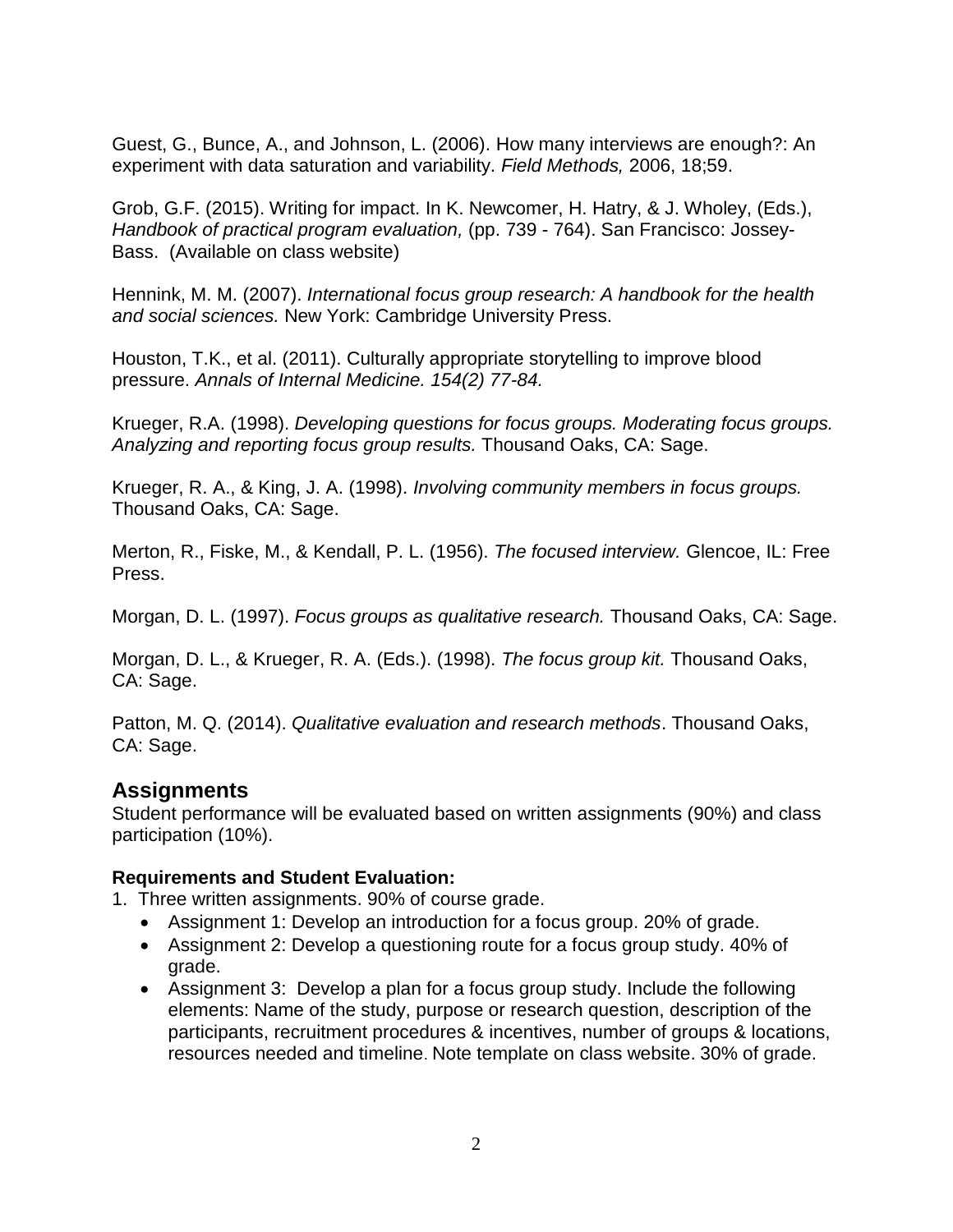2. Participation. 10% of grade

In class demonstrations and exercises:

Giving a focus group introduction Moderating a focus group Developing a plan for a focus group Recruiting for a focus group Pilot-testing focus group questions Analysis of focus group results Solving problems that occur in a focus group

# **Grading**

A -- Achievement that is outstanding relative to the level necessary to meet course requirements.

B -- Achievement that is significantly above the level necessary to meet course requirements.

C -- Achievement that meets the course requirements in every respect.

D -- Achievement that is worthy of credit even though it fails to meet fully the course requirements.

F -- Represents failure (or no credit) and signifies that the work was either (1) completed but at a level of achievement that is not worthy of credit or (2) was not completed and there was no agreement between the instructor and the student that the student would be awarded an I.

# **Course Schedule**

# **Monday, June 15**

## **Focus Group Overview, Moderating, Asking Questions** Topics:

- Introduction to focus group interviewing
- Demonstration of focus group interviewing
- Moderator skills
- Role and expectations of the assistant moderator
- Uses of focus groups
- Developing focus group questions
- Capturing data

Readings for Monday:

• Chapters  $1 - 5$  Focus Groups,  $5<sup>th</sup>$  edition

Application exercise:

• Participating in a focus group interview

# **Tuesday, June 16**

## **Analysis, Recruiting, Reporting, Telephone and Internet Focus Groups** Topics:

- The critical first few minutes of a focus group interview
- Recruiting participants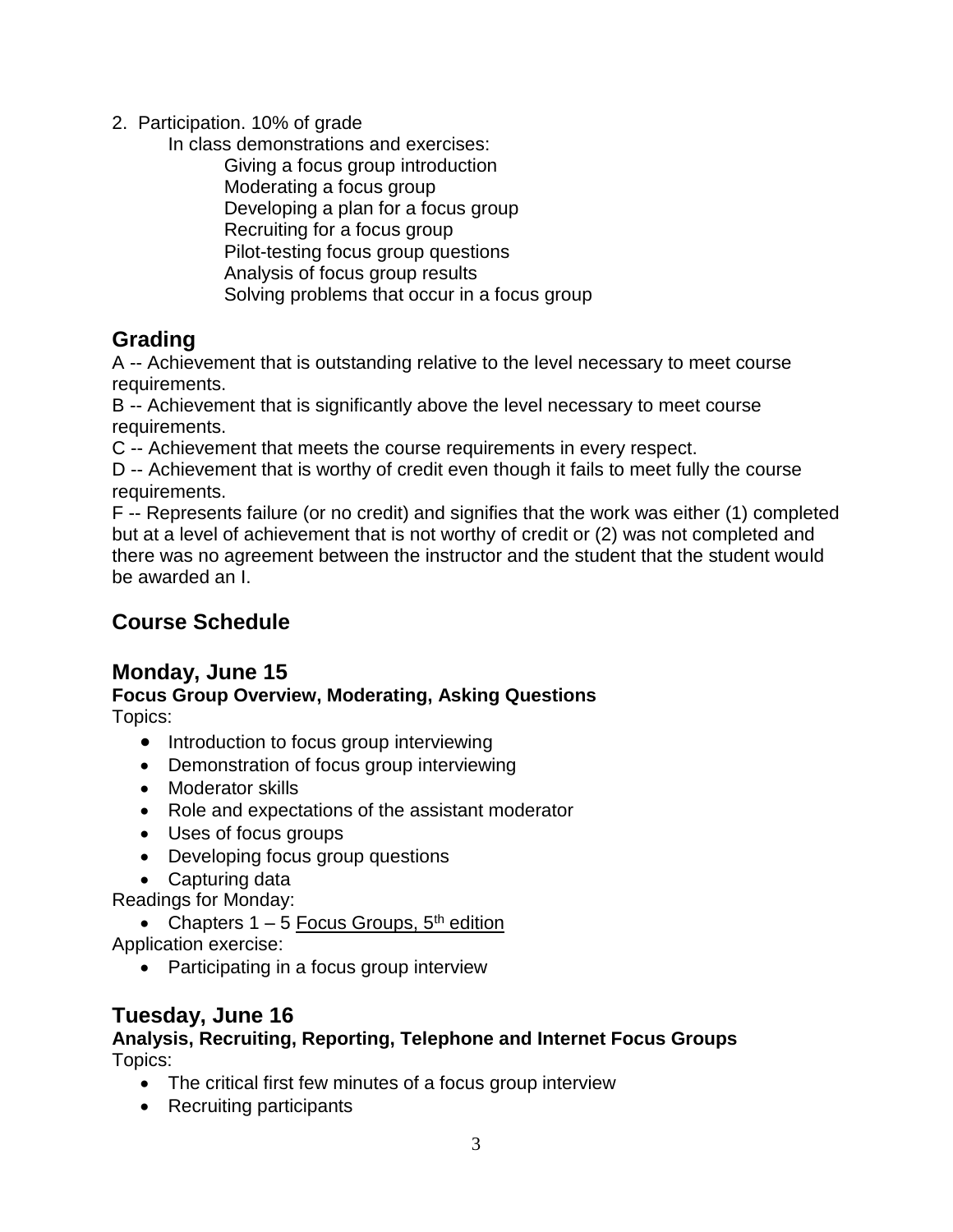- Planning the focus group study
- Sampling strategies
- Analysis of focus group interviews
- Telephone and Internet focus groups

Readings for Tuesday:

• Chapters  $6 - 12$ 

Application exercises:

Delivering an introduction to a focus group interview

## **Written assignments due by June 23 to rkrueger@umn.edu**

- Develop a plan for a focus group study
- Develop a written version of a focus group introduction
- Develop a focus group questioning route

# **Electronic submission of assignments**

All assignments are due by midnight on August 1<sup>st</sup>. Students are encouraged to submit assignments electronically. When submitting electronically include your name and the assignment number in the subjectline of the email. These should be submitted to [rkrueger@umn.edu](mailto:rkrueger@umn.edu)

## **Attendance**

Students are expected to attend each class session and to participate in class activities.

### **Accommodations for Students with Disabilities University of Michigan**

If you think you need an accommodation for a disability, please contact Services for Students with Disabilities (SSD) office to determine appropriate academic accommodations. SSD (734- 763-3000; [http://ssd.umich.edu\)](http://ssd.umich.edu/) typically recommends accommodations through a Verified Individualized Services and Accommodations (VISA) form. information you provide is private and confidential.

### **University of Maryland**

In order to receive services you must contact the Disability Support Services (DSS) office to register in person for services. Please call the office to set up an appointment to register with a DSS counselor. Contact the DSS office at 301.314.7682;<http://www.counseling.umd.edu/DSS/>

#### **Academic Conduct**

Clear definitions of the forms of academic misconduct, including cheating and plagiarism, as well as information about disciplinary sanctions for academic misconduct may be found at the Rackham web site for the University of Michigan:

http://www.rackham.umich.edu/policies/academic\_policies/section10/ and the University of Maryland Graduate School web site:

<http://www.graduate.umaryland.edu/policies/misconduct.html>

Knowledge of these rules is the responsibility of the student and ignorance of them does not excuse misconduct. The student is expected to be familiar with these guidelines before submitting any written work or taking any exams in this course. Lack of familiarity with these